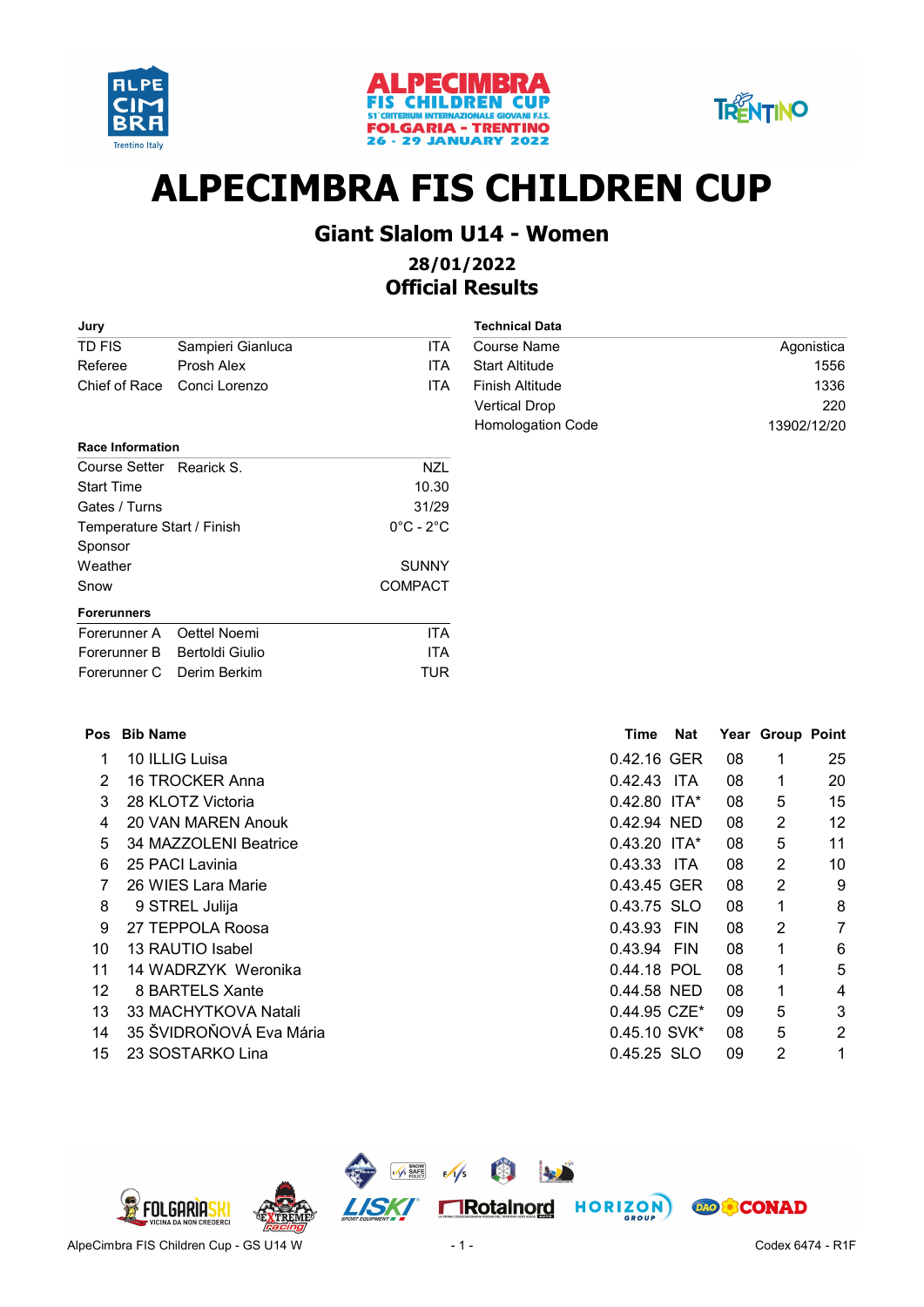





| 16 | 22 HORDOSSY Eliska   | 0.45.27 CZE  | 08 | 2 |
|----|----------------------|--------------|----|---|
| 17 | 30 NAWALANIEC Zofia  | 0.45.29 POL* | 08 | 5 |
| 18 | 6 NOVAKOVSKA Adela   | 0.45.52 CZE  | 08 | 1 |
|    | 1 VARICH Varvara     | 0.45.52 RUS  | 08 | 1 |
| 20 | 18 DZURIŠOVÁ Nella   | 0.45.83 SVK  | 08 | 2 |
| 21 | 4 VUCINIC Pia        | 0.46.21 CRO  | 09 | 1 |
| 22 | 21 SARZYNSKA Zofia   | 0.46.23 POL  | 08 | 2 |
| 23 | 17 GORMAN Charlotte  | 0.46.51 NZL  | 09 | 1 |
| 24 | 19 KOZIC Ema         | 0.46.82 CRO  | 09 | 2 |
| 25 | 11 DURAKOVIC Dajra   | 0.47.05 BIH  | 09 | 1 |
| 26 | 36 SLAMKOVA Agata    | 0.47.40 CZE* | 08 | 5 |
| 27 | 5 PODHORSKÁ Laura    | 0.47.45 SVK  | 09 | 1 |
| 28 | 3 TOLKUNOVA Dalel    | 0.47.47 KAZ  | 09 | 1 |
| 29 | 2 SZALAY Laura       | 0.47.49 HUN  | 08 | 1 |
| 30 | 12 DEL CAMPO Amparo  | 0.48.86 CHI  | 08 | 1 |
| 31 | 31 GACZOREK Gabriela | 0.48.95 POL* | 08 | 5 |
| 32 | 29 GUZMÁN Isidora    | 0.48.98 CHI* | 08 | 5 |
| 33 | 24 ORTÍZ Javiera     | 0.52.05 CHI  | 08 | 2 |
| 34 | 15 OZ Deren          | 0.55.91 TUR  | 08 | 1 |

#### Did Not Finish (2)

| <b>Bib Name</b>          | Nat     | Year Group |
|--------------------------|---------|------------|
| 7 NTOUSKOU Ourania Maria | GRE 08  |            |
| 32 GAJDOŠÍKOVÁ Lucia     | SVK* 08 | - 5        |

Sampieri Gianluca (ITA) - 970 TD FIS